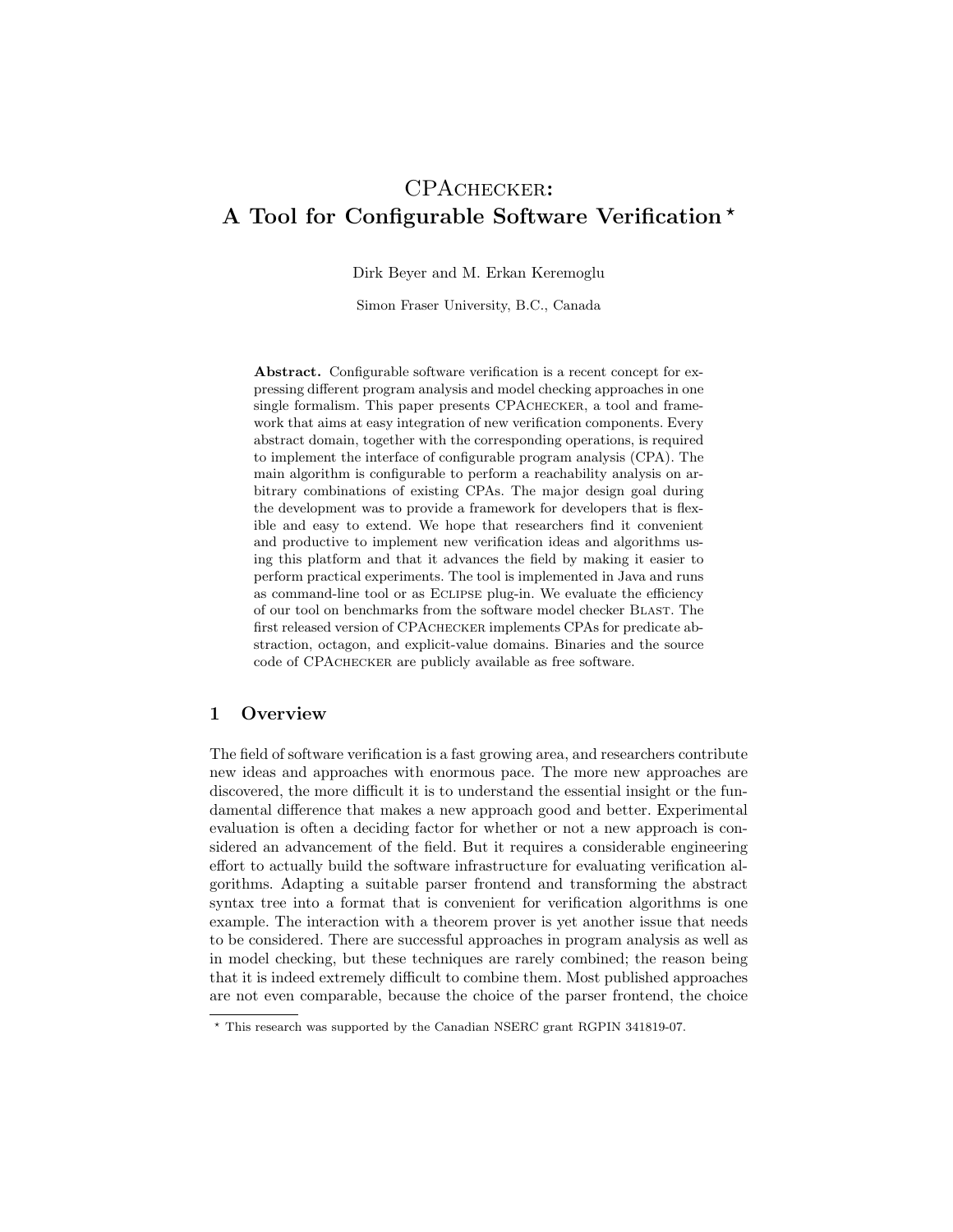of the theorem prover, and the choice of the pointer-alias analysis algorithm in the corresponding tool implementation, considerably influence the performance and precision of the new verification algorithm. When evaluating a performance comparison of two approaches, it is often difficult to identify what the new approach contributes and what is due to the different environment. In practice, it was so far extremely difficult to perform an experimental performance evaluation of one component while keeping all other components constant.

Configurable program analysis (CPA) provides a conceptual basis for expressing different approaches in the same formal setting. The CPA formalism provides an interface for the definition of program analyses, which includes the abstract domain, the post operator, the merge operator, and the stop operator [\[5\]](#page-0-0). Consequently, the corresponding tool implementation CPAchecker provides an implementation framework that allows the seamless integration of program analyses that are expressed in the CPA framework. The comparison of different approaches in the same experimental setting becomes easy and the experimental results will be more meaningful (valid). The tool can be seen as a set of components that are loosely dependent on each other and that are easy to substitute.

In many respects, CPACHECKER is similar to BLAST [\[4\]](#page-0-0). For example, we implemented a predicate abstraction and an explicit-value analysis [\[6\]](#page-0-0). However, Blast has several limitations that we need to eliminate, most prominently, that the architecture and the design are not flexible enough to implement a pure CPA-based analysis. As in the Blast project already, many ideas were taken from SLAM [\[2\]](#page-0-0).

The source code, executables, and all benchmark programs for CPAchecker are available online at [http://www.sosy-lab.org/](http://www.sosy-lab.org/~dbeyer/CPAchecker/)∼dbeyer/CPAchecker. The tool is free software, released under the Apache 2.0 license. CPAchecker is an opensource implementation of the framework of configurable program analysis (CPA). We hope that other researchers can integrate new techniques for software verification into CPAchecker and that software-verification technology becomes more accessible for practitioners using this platform.

We are currently working on integrating the bounded model checker CBMC as theorem prover, for a more precise counterexample analysis. Furthermore, we are working on a formulation of bounded model checking as CPA and look forward to integrating partial bounded model checking into CPACHECKER. We have also evaluated different choices for the amount of control-flow that is considered in one single abstract-successor computation [\[3\]](#page-0-0). Also, we would like to integrate test-case generation and a specification language.

### 2 Architecture and Implementation

Figure [1](#page-2-0) shows an overview of the CPAchecker architecture. The central data structure is a set of control-flow automata (CFA) (similar to control-flow graphs [\[1\]](#page-0-0)), which consist of control-flow locations and control-flow edges. A location represents a program-counter value, and an edge represents a program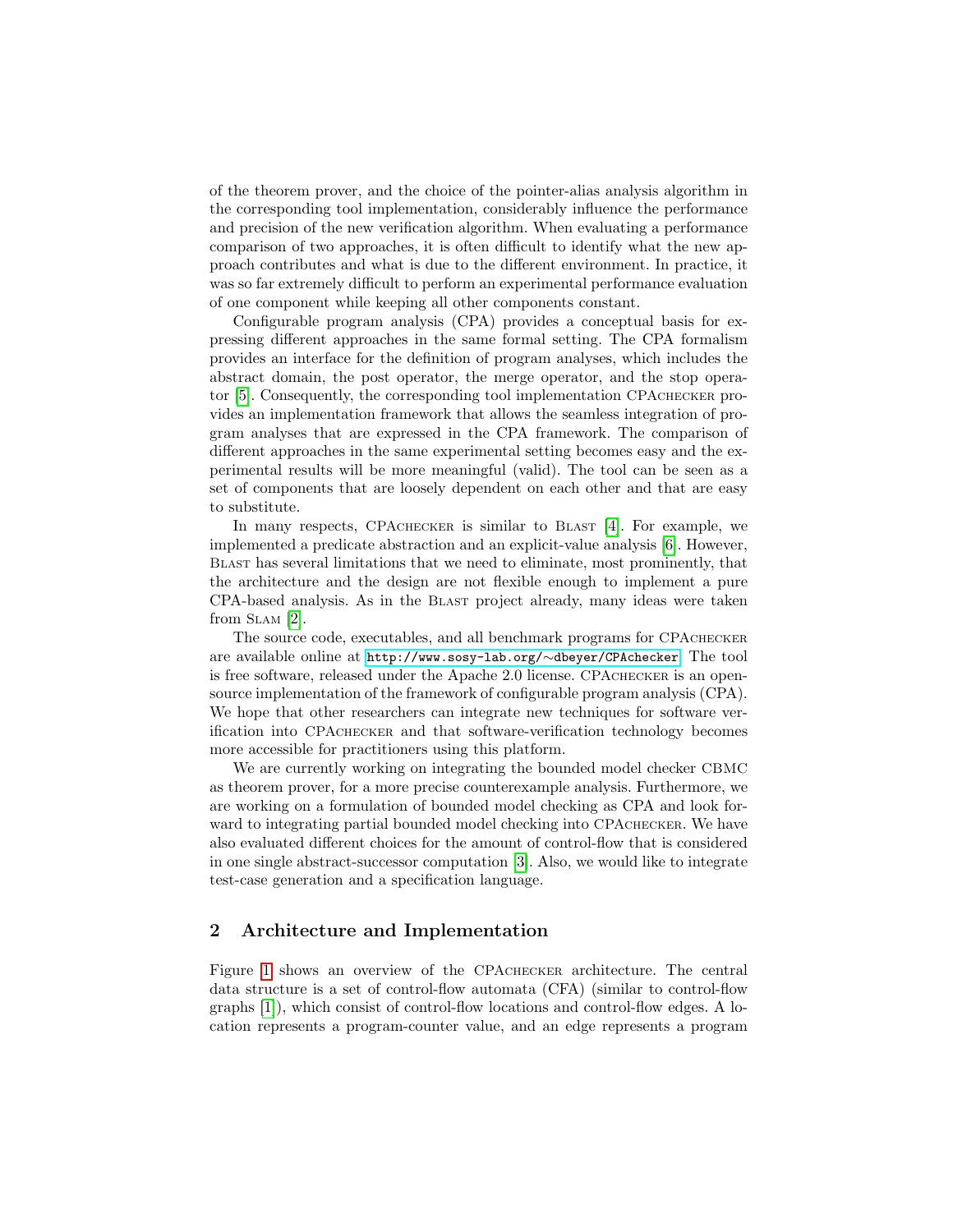

<span id="page-2-0"></span>Fig. 1. CPACHECKER — Architecture overview

operation, which is either an assume operation, an assignment block, a function call, or a function return (we do not consider more complex operations due to a well-known reduction called C intermediate language [\[8\]](#page-0-0)). Before a program analysis starts, the input program is transformed into a syntax tree, and further into CFAs. The current version of CPACHECKER uses the parser from the CDT  $<sup>1</sup>$  $<sup>1</sup>$  $<sup>1</sup>$ ,</sup> a fully functional C and  $C_{++}$  IDE plug-in for the ECLIPSE platform. Our framework provides interfaces to SMT solvers and interpolation procedures, such that the CPA operators can be written in a concise and convenient way. Currently we use SIMPLIFY<sup>[2](#page-2-2)</sup> and MATHSAT<sup>[3](#page-2-3)</sup> as SMT solvers, and CSISAT<sup>[4](#page-2-4)</sup> and MATHSAT as interpolation procedures. We use  $JAVABDD<sup>5</sup>$  $JAVABDD<sup>5</sup>$  $JAVABDD<sup>5</sup>$  as BDD package and provide an interface to an Octagon<sup>[6](#page-2-6)</sup> representation as well.

The central algorithm is the program-analysis algorithm that performs the reachability analysis [\[5\]](#page-0-0). (CPAchecker actually implements CPA+, i.e., CPA with precision adjustment, but we skip this detail for better presentation.) The analysis algorithm operates on an object of the abstract data type CPA, i.e., the algorithm applies operations from the CPA interface without knowing which concrete CPA it is analyzing. For most configurations, the concrete CPA will be a composite CPA [\[5\]](#page-0-0), which implements the combination of several different CPAs.

In order to extend CPAchecker by integrating an additional CPA for a new abstract domain, only two steps are necessary. First, an entry in the global properties file is necessary in order to announce the new CPA for composition. Second, the interface for CPA needs to be implemented, and implementations of

<span id="page-2-1"></span><sup>1</sup> Available at [http://www.eclipse.org/cdt](http://www.eclipse.org/cdt/)

<span id="page-2-2"></span><sup>2</sup> Available at [http://secure.ucd.ie/products/opensource/Simplify](http://secure.ucd.ie/products/opensource/Simplify/)

<span id="page-2-3"></span><sup>3</sup> Available at [http://mathsat4.disi.unitn.it](http://mathsat4.disi.unitn.it/)

<span id="page-2-4"></span><sup>4</sup> Available at [http://www.cs.sfu.ca/](http://www.cs.sfu.ca/~dbeyer/CSIsat/)∼dbeyer/CSIsat

<span id="page-2-5"></span><sup>5</sup> Available at [http://javabdd.sourceforge.net](http://javabdd.sourceforge.net/)

<span id="page-2-6"></span><sup>6</sup> Available at [http://www.di.ens.fr/](http://www.di.ens.fr/~mine/oct/)∼mine/oct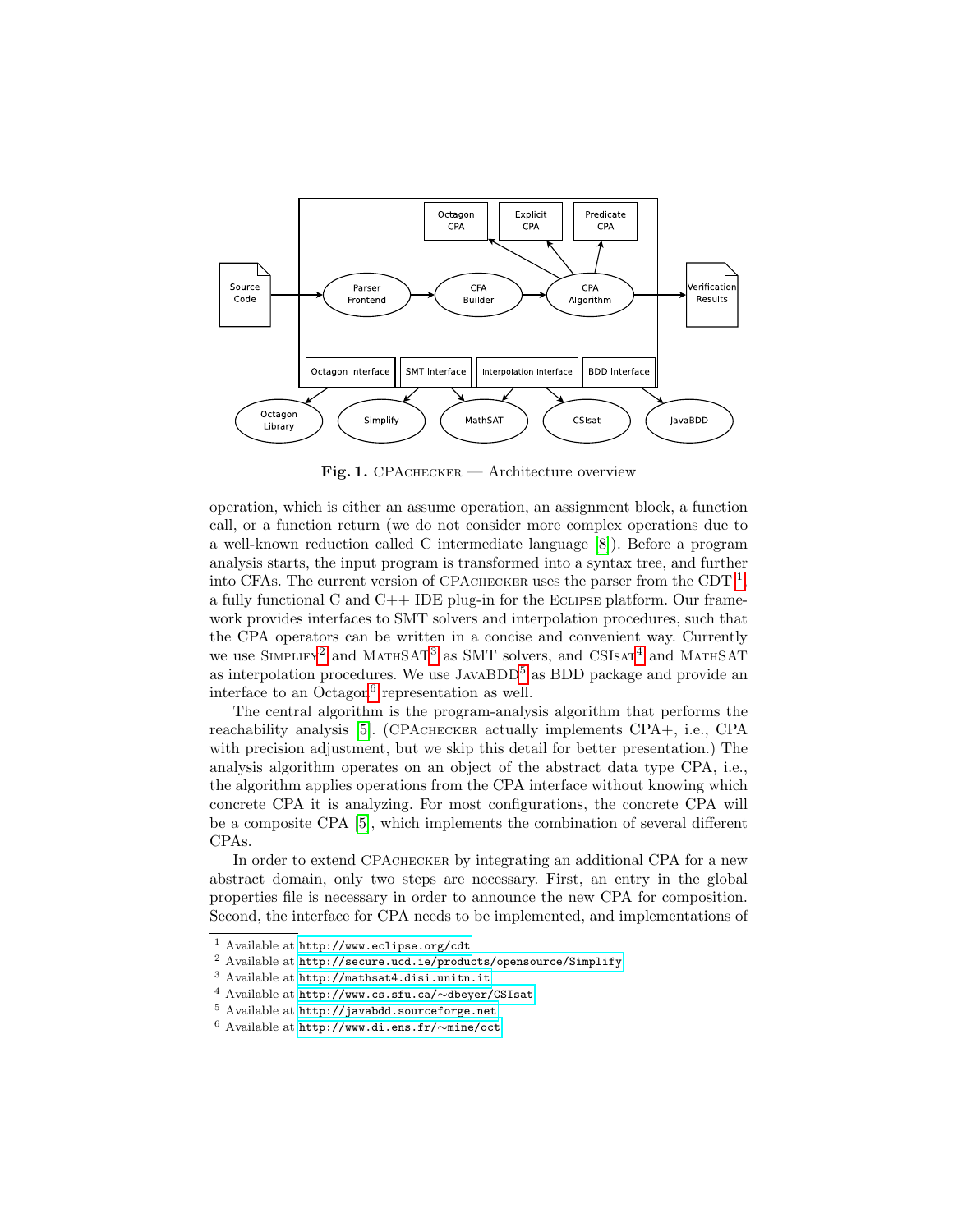

<span id="page-3-0"></span>Fig. 2. CPACHECKER — Design for extension

all CPA operation interfaces need to be provided. Figure [2](#page-3-0) shows the interaction: The CPA algorithm (shown at the top in the figure) takes as input a set of control-flow automata (CFA) representing the program, and a CPA, which is in most cases a Composite CPA. The interfaces correspond one-to-one to the formal framework [\[5\]](#page-0-0).

The elements in the gray box (top right) in Fig. [2](#page-3-0) represent the abstract interfaces of the CPA and the CPA operations. The two gray boxes at the bottom of the figure show two implementations of the CPA interfaces, one is a Composite CPA that can combine several other CPAs, and the other is a User CPA. For example, suppose we want to implement a CPA for shape analysis. We would provide an implementation for CPA, possibly called ShapeCPA, and implementations for the operation interfaces on the right. If we want to experiment with several different merge operators, we would provide several different implementations of Merge Operator Interface that can be freely configured for use in various experiments.

### 3 Experiments

We report experiments in order to demonstrate that the tool implementation performs reasonably well on well-known benchmark examples. We pick a configuration for program analysis that was previously used [\[6\]](#page-0-0), namely, the combination of an explicit-value analysis and a predicate-abstraction. Explicit-value analysis, also known as constant propagation, keeps track of values of integer variables. The predicate abstraction is based on Cartesian abstraction and lazy abstraction [\[7\]](#page-0-0). We run the analysis on various verification problems for simpli-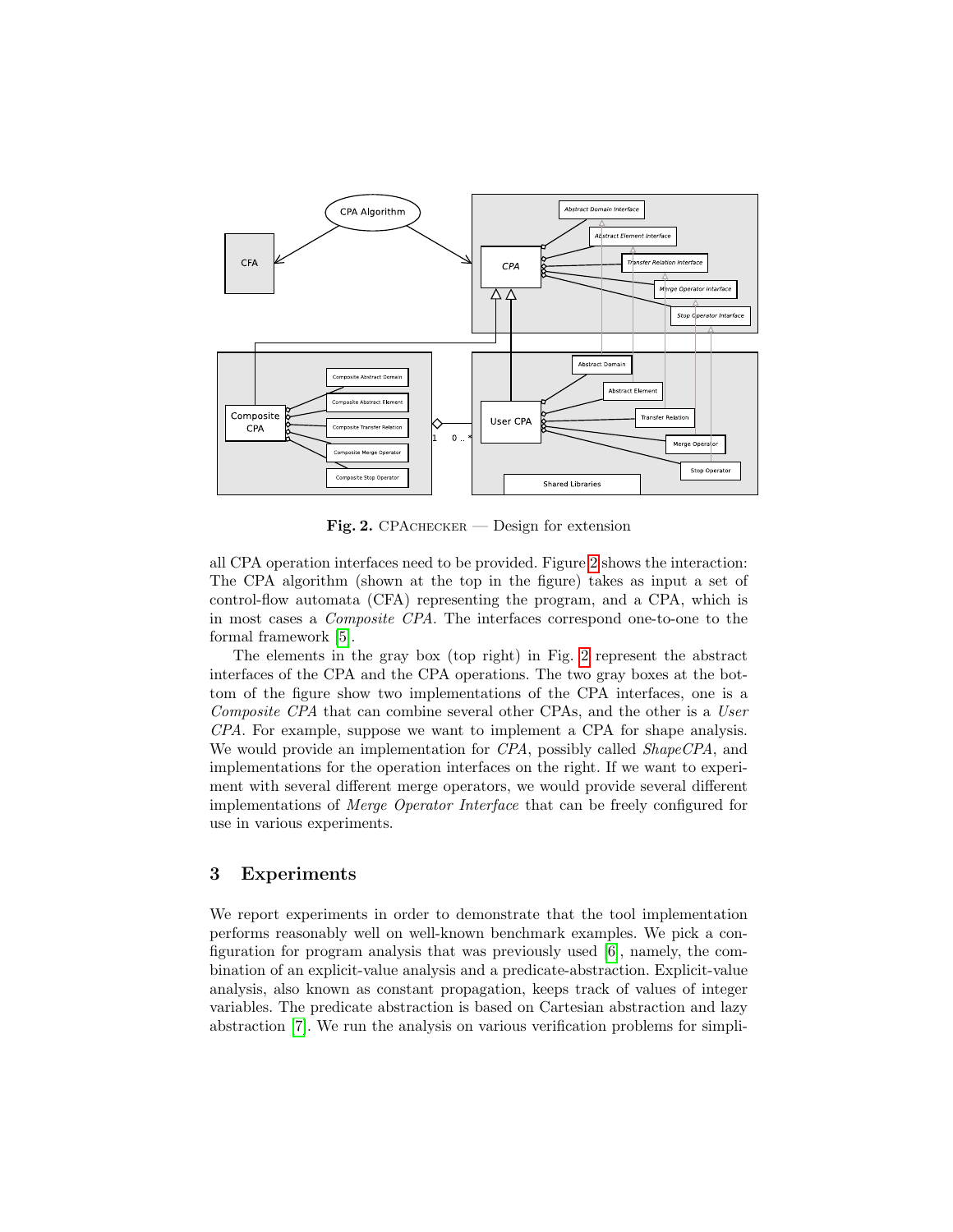Table 1. Performance results; runtime given in seconds of processor time; the numbers in the column headings are the threshold values

<span id="page-4-0"></span>

| Program                           | $\Omega$ | $\overline{2}$ | 3     | 5     | $\infty$ |
|-----------------------------------|----------|----------------|-------|-------|----------|
| cdaudio_simpl1                    | >1200.00 | 525.90         | 74.65 | 8.43  | 2.96     |
| cdaudio_simpl1_BUG                | 167.67   | 88.45          | 17.09 | 3.28  | 0.62     |
| diskperf_simpl1                   | >1200.00 | >1200.00       | 36.95 | 21.19 | 280.10   |
| $f_{\text{doppv\_simpl}}$         | 110.38   | 104.02         | 21.94 | 11.91 | 0.88     |
| $flopay\text{-}simpl3\text{-}BUG$ | 42.33    | 37.55          | 7.98  | 2.37  | 0.35     |
| $f_{\text{doppy}\_\text{simpl}4}$ | 199.22   | 173.92         | 30.17 | 11.22 | 1.43     |
| $floppy\text{-}simpl4\text{-}BUG$ | 42.95    | 36.15          | 8.03  | 2.16  | 0.36     |
| kbfiltr_simpl1                    | 13.77    | 4.59           | 3.50  | 1.02  | 0.42     |
| $k$ bfiltr_simpl2                 | 30.89    | 9.98           | 5.48  | 1.83  | 0.89     |
| kbfiltr_simpl2_BUG                | 16.17    | 5.76           | 1.24  | 0.73  | 0.32     |

<span id="page-4-1"></span>Table 2. Statistical data observed during the experiments; a dash indicates that the experiment was aborted after 20 min; 'Preds' indicates the number of predicates used in the verification run, and 'Refines' indicates the number of refinement steps

| Program                              |     |               | $\overline{2}$ |                          | 3  |               | 5              |                |
|--------------------------------------|-----|---------------|----------------|--------------------------|----|---------------|----------------|----------------|
|                                      |     | Preds Refines |                | Preds Refines            |    | Preds Refines |                | Preds Refines  |
| cdaudio_simpl1                       |     | -             | 81             | 332                      | 12 | 76            | $\overline{2}$ | 11             |
| cdaudio_simpl1_BUG                   | 112 | 242           | 56             | 140                      | 12 | 38            | $\overline{2}$ | 10             |
| diskperf_simpl1                      |     |               |                | $\overline{\phantom{a}}$ | 20 | 61            | 4              | 34             |
| $f_{\text{doppy} \_ \text{simpl} 3}$ | 81  | 219           | 51             | 167                      | 20 | 51            | 4              | 21             |
| $flopay\text{-}simpl3\text{-}BUG$    | 47  | 125           | 38             | 93                       | 13 | 28            | 6              | 5              |
| $f_{\text{doppy}\_\text{simpl}4}$    | 96  | 307           | 54             | 219                      | 20 | 58            | 4              | 19             |
| $flopay\text{-}simpl4\_BUG$          | 47  | 125           | 38             | 93                       | 13 | 28            | 6              | 5              |
| kbfiltr_simpl1                       | 30  | 70            | 7              | 22                       | 5  | 11            |                | $\overline{2}$ |
| $k$ bfiltr_simpl2                    | 48  | 133           | 7              | 40                       | 5  | 11            |                | $\overline{2}$ |
| kbfiltr_simpl2_BUG                   | 44  | 89            | 16             | 34                       |    | 4             |                |                |

fied versions of Windows device drivers. The verification property is always a safety property (reachability of a certain error location under certain variable values) and is thus contained in the source code. The same program name ending with a different number indicates that the same program is present with a different simplification applied to the source code. If the program name ends with "BUG" then a defect was artificially introduced into the program.

The overall performance results obtained in our initial development phase of CPAchecker are satisfactory, although optimization was not the main design goal — rather we focussed on a portable and flexible environment to be used for many different analysis purposes. All experiments were performed on a GNU/Linux (Ubuntu 8.10) x86 32 machine with an Intel Core 2 Duo processor and 2 GB RAM. We limited the memory for the Java virtual machine to 1.8 GB and set the time limit for termination to 1200 s.

Table [1](#page-4-0) shows the performance results for different configurations. The first column of the table lists the names of the programs. The next five columns report the runtimes for the analysis configuration where predicate abstraction and explicit-value analysis are used together. The threshold (the number in the